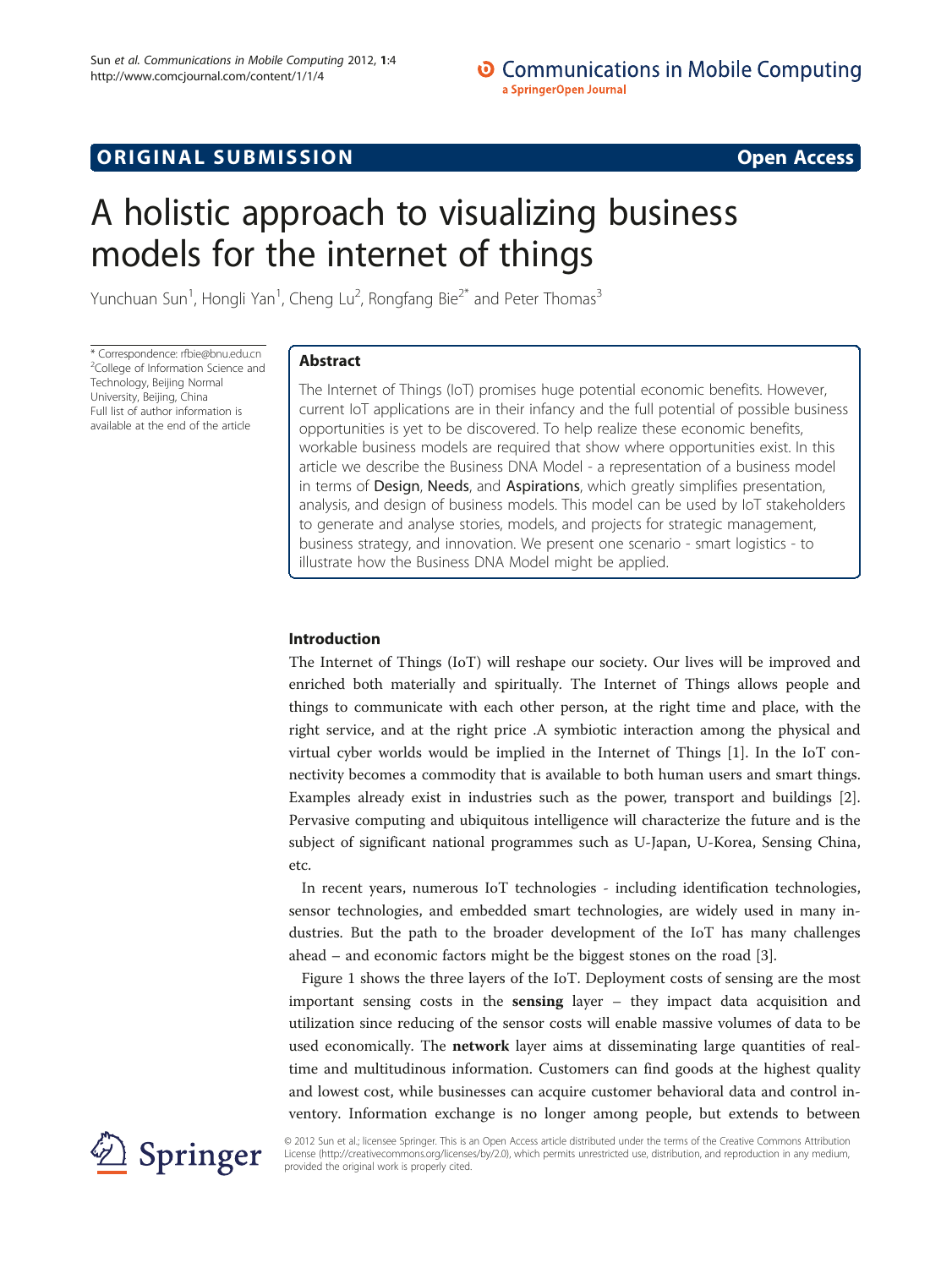<span id="page-1-0"></span>

people and things, or among things. In the application layer, intelligence or being smart is one of the most important features, while the data processing center is a central feature of the intelligent in the Internet of Things.

A lack of business models to describe these layers and how they interact is evident in IoT, and answers to simple questions, such as What is the value proposal? What is the cost and benefit? How does a company profit from the IoT technologies?, are currently hard to answer.

This article aims at developing an operable business model based on DNA Model [[4](#page-6-0)] from the perspective of designing a business model in the Internet of Things. We will reveal that business model innovation do hold the potential of reforming existing or creating new business models. Furthermore, they can bring continuous financial or nonfinancial benefit to flourish companies.

## Business model and innovation

#### Business models

The concept of a business as a legal entity ("corporation") dates back over 400 years. Until in the last 60 years, a corporation or business system was abstract. Businesses were intuitively described, analyzed, designed, planned, and managed without their detailed structure and relationships being visually represented. In the mid-1950s, Jay Forrester developed the field of Systematic Dynamics while modeling the performance of business units at General Electric (GE). However, the term "business model" was first used in a 1957 article by Bellman and Clark [[5\]](#page-6-0). Use of the term "business model" gained prominence in the 1990s during the proliferation of Internet ("dotcom") companies. A popular accepted definition is that business model is an integrated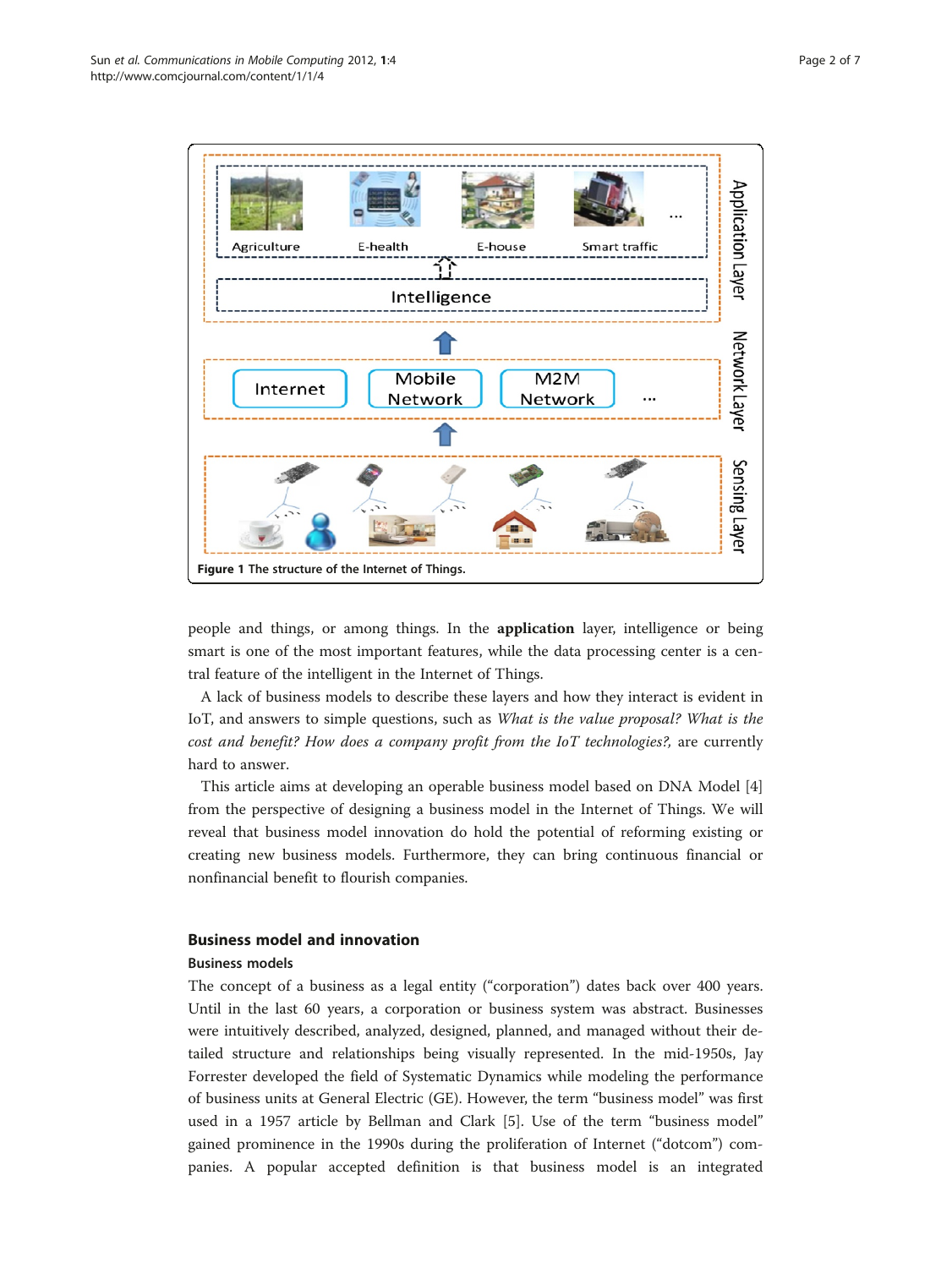architecture of the products, services and information flows, including the involved actors and roles as well as the potential value created for all participants and the source of revenue [\[6](#page-6-0)]. Business model can be regarded as a system of components, linkages between the components, and dynamics [\[7\]](#page-6-0). According to Thomas, business model is to run a profitable business involving the overall structures of process, customers, suppliers, channels, resources and capabilities [\[8](#page-6-0)]. Business model is associated with industry application, where customer demands are the main driving force and value is the main offering [[9](#page-6-0)]. Herein, a business model is a story or visual representation of how an organization works to achieve its hierarchy of goals. A general goal for an organization is to create, deliver, capture, and share value. For a business, the most critical goal relates to profitability and in particular, how to minimize cost and maximize revenue.

#### Business model innovation

A successful company can embrace market challenges as opportunities and innovations play the most important role in facing a market. Innovations can not only bring continuous change to successful companies, but also enable struggling companies to survive. Business model innovations are becoming new routes to competitive advantage. In an IBM Global Services Report in 2006, the study shows that interviewed CEOs consider business model innovations as the strongest drivers of business differentiation, value creation, and sustainable competitive advantage, while product and service innovations are less sustainable [\[10](#page-6-0)]. By creating new business models or renewing traditional business models, many companies like Dell, IBM, IKEA, Haier, Galanz, have achieved great success in the last decade.

Business model innovators have a growth in operating margin that is more than five times those of product/service innovators [[11\]](#page-6-0). The current trend is to focus on business model innovations as the best way to improve profit as well as to avert competitive threats in the long term. Other benefits of business model innovations include cost reduction, strategic flexibility, exploitation of new market opportunities, and reduced risk of capital investment.

There are many advantages for companies to develop business models at a time when we are stepping into the time of the Internet of Things.

- Enabling companies to gain first-mover advantage during the development of the Internet of Things.
- Speeding up the pace of transformation or strategic realignment to meet the challenges of the Internet of Things.
- Better seizing the opportunities in the Internet of Things.

In the Internet of Things, innovation on business models might address on the following elements [\[12](#page-6-0)].

- Customers: Who are our core customers? Where are they? Are they changed?
- Markets: Are our markets changed? Should we change our market positioning?
- Channel: What's the channel to offer product/service?
- Infrastructure: Who are our key partners? What are our key activities? Where are our available key resources?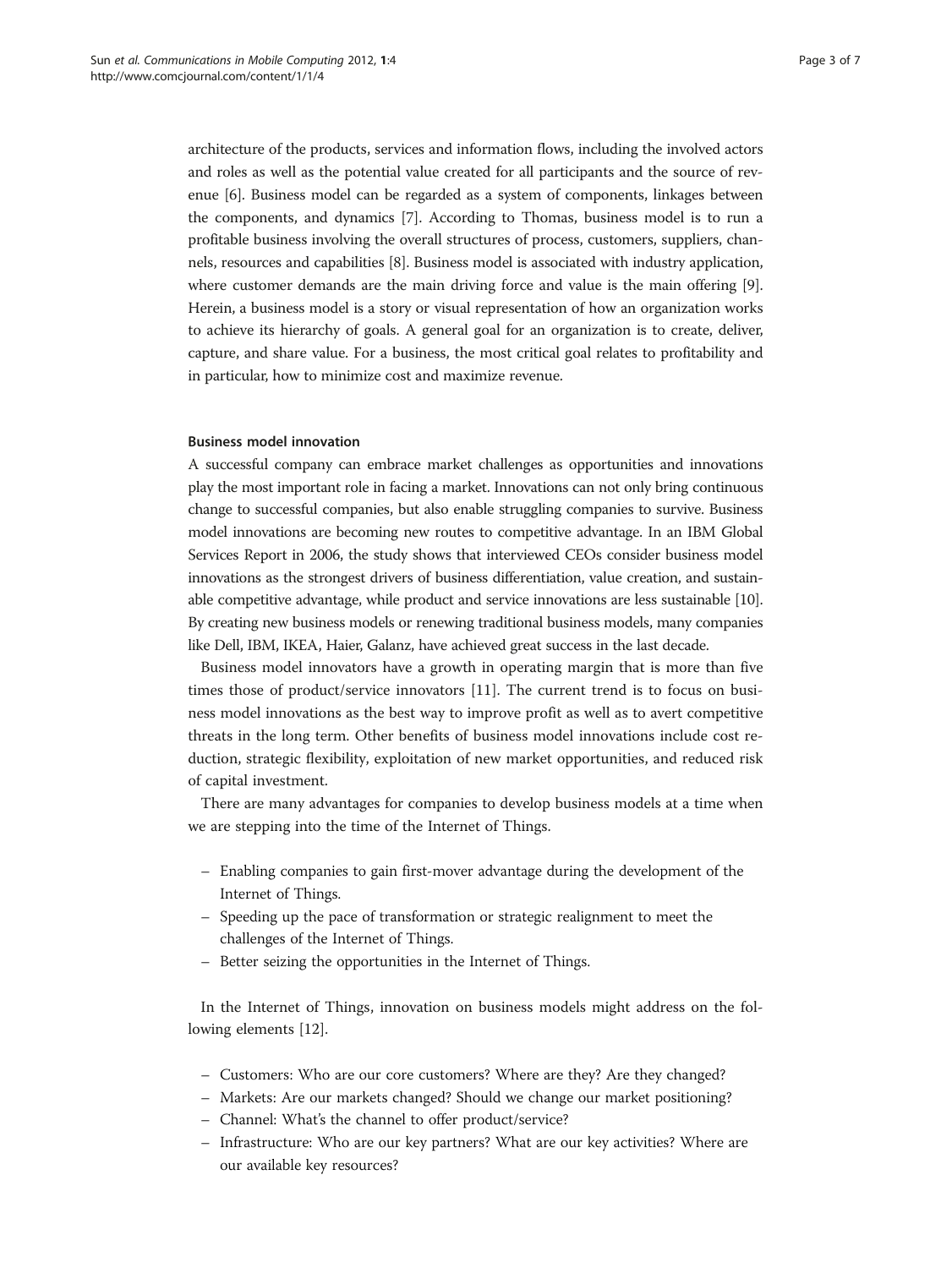- Value: What's the value offer to customers?
- Revenue & Cost: Whether revenue exceeds the costs?

#### Business DNA model for the internet of things

Figure 2 shows the design of a business DNA model for the Internet of Things. The D or Design block, which refers to elements of the given system, deals with the question of "How?" The supply infrastructure consists of three elements: Key Partners, Key Resources and Key Activities. The N or Needs block focuses on players in the external environment and deals with the question of "What?" There are three categories of elements for the N-block as the external or demand infrastructure of a business model: Channels, Customer Relationships and Customer Segments. The A or Aspirationsblock deals with results and responds to the question of "Why?" The A-block which deals with offer or value consists of three elements: Value Proposition, Revenue and Cost.

These three modules influence and complement each other. In the logical of the DNA Model, the A-block refers to the ultimate "ends" to be achieved by the organization. The N and D-blocks constitute the "means" to achieve the "ends." In particular, the N-block focuses on the external infrastructure for satisfying needs of the customer, market, and stakeholders. The D-block covers elements of the organization's internal infrastructure for supplying a product or service.

### Case study

Logistics is one of the earliest application areas in the Internet of Things. The ultimate goal of logistics is to transport the right products to the right place and the right person at the right time and at the right cost [[13](#page-6-0)]. Figure [3](#page-4-0) shows the process of smart logistics in the Internet of Things where the core component is the data processing center that integrates suppliers, packaging, loading, transporting, uploading, and customers. Suppliers are the start of the logistics business, while customers are the endpoint. A transport fleet may be equipped with GPS navigation systems, and RFID chip may embed

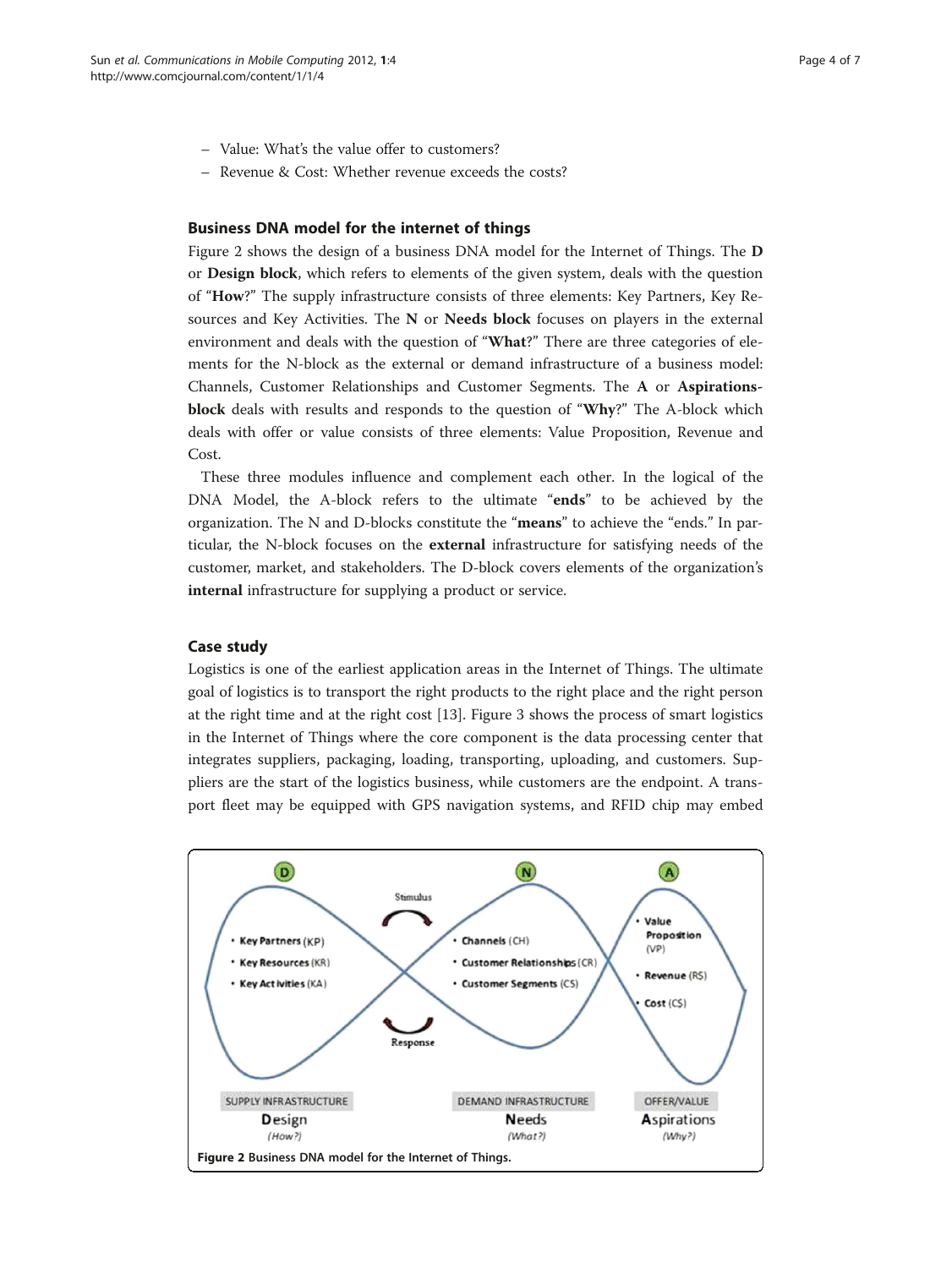<span id="page-4-0"></span>

into each item, so enabling instant tracking and location data for items. Loading and uploading can be better automated, so reducing the employee involvement, achieving more accurate positioning, reducing operational delays, improving efficiency, and ultimately reducing costs.

Figure 4 shows the DNA business model in smart logistics with three blocks - Design, Needs and Aspirations block. In Design, the key partners of the smart logistics are those enterprises that produce food, books, e-products, clothes and so on. The data processing center and the transport fleet are the key resources, with the while the former being most important, and transport is the main activity. In Needs, there are many channels to reach customers - the most common being via the Internet, a mobile network, or just through the retail stores. Customer relationships may be either long term or just temporary. Customers (individuals or companies) can join in designing a better logistics experience by being not just recipients but participants. In Aspiration, the value proposition of smart logistics is to achieve better meet customer demand and to achieve "6R"- transporting the right products to the right place and the right person at the right time and at the right cost. Economic opportunities here include distribution service charges (pay-per-use), reduced staff fees and incremental management

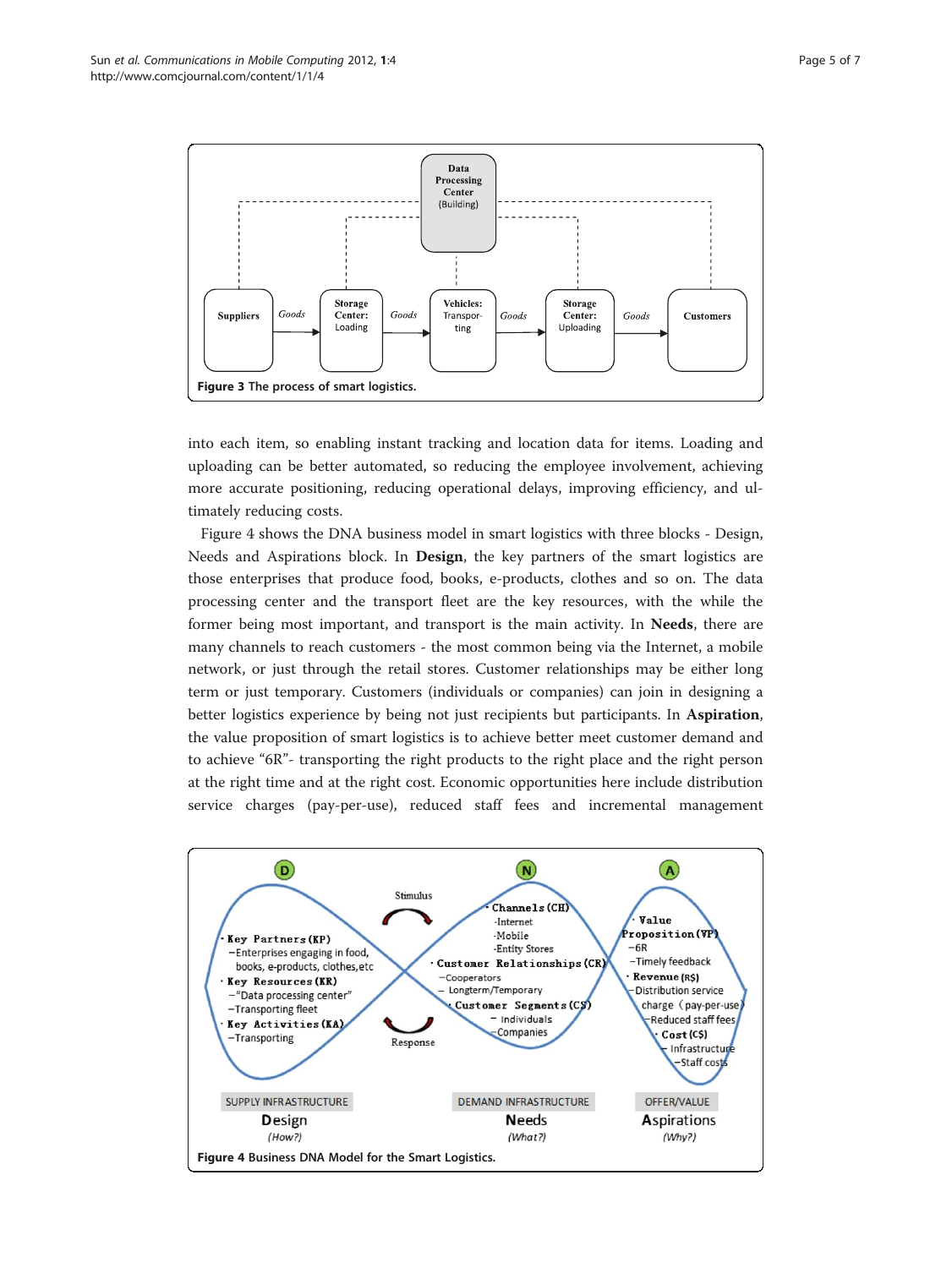<span id="page-5-0"></span>efficiency due to the construction of information network platform. The cost of infrastructure and staff are some most important costs in the smart logistics.

#### Comparison

There are various ways to represent a business model both at enterprise level and industry level. The most common ways at an enterprise level include the Value Chain [[14\]](#page-6-0), Strategy Map [[15\]](#page-6-0), Four-Box Business Model [\[16](#page-6-0)], and Business Model Canvas [[12\]](#page-6-0), and at an industry level include Five Forces [[17\]](#page-6-0), Value Net [\[18\]](#page-6-0), Supply Chain [[19\]](#page-6-0), and Business Model Environment [\[12\]](#page-6-0). Among these models, Value Chain and Business Model Canvas are more widely used in both academic circles and practical circles. The Business Model Canvas provides a very visual approach since it can be printed out on a large surface for people to understand, discuss, create, and analyze their business activities while designing a business model with the four elements of value proposition, infrastructure, customers, and finances.

However, the Business Model Canvas does not illustrate a clear cause and effect linkage between 'means' and 'ends', and it is complex and time-consuming to develop multi-level business model analysis, design, and management in the Business Model Canvas because the enterprise and industry business models have different visual formats.

In contrast, the DNA Model uses a consistent visual format at both levels. The underlying logic of the DNA Model is a linear cause-and-effect or inputprocessing-output relationship. The inherent structure of the DNA Model is a linear fractal: the basic visual structure and relationships between the DNA blocks - design, needs, and aspirations - are the same at any level of the business model. This linear fractal structure greatly simplifies presentation, understanding, analysis, design, and planning of business models especially within and across industries.

## Conclusion

The article has presented an analysis of business models and business model innovation for the Internet of Things, and examined a case study of smart logistics that illustrates how a business model for IoT can be developed. We believe that this is an easy-to-use approach for practitioners to grasp business opportunities and to present stories, models, and projects for IoT.

#### Acknowledgements

This work is partially supported by National Natural Science Foundation of China under Grant No. 61171014, and the Fundamental Research Funds for the Central Universities. The authors also want to thank Rod King for his kindly help on DNA business model.

#### Author details

<sup>1</sup>College of Economic and Business, Beijing Normal University, Beijing, China. <sup>2</sup>College of Information Science and Technology, Beijing Normal University, Beijing, China. <sup>3</sup>Manifesto Group.

Received: 9 August 2012 Accepted: 13 August 2012 Published: 13 September 2012

#### References

- 1. Vermesan O et al (2009) "Internet of Things Strategic research roadmap", Cluster of European Research Projects on the Internet of Things (CERP-IoT). Belgium, Tech, Brussels
- 2. Yingying L, Pingchuan M, Zhao L (2011) The Internet of Things brings new wave of the information industry. International Journal of Computer Science and Network Security 11(5):15–21
- 3. Sundmaeker H, Guillemin P, Friess P, Woelfflé S (eds) (2010) Vision and Challenges for Realising the Internet of Things. Cluster of European Research Projects on the Internet of Things, European Commission